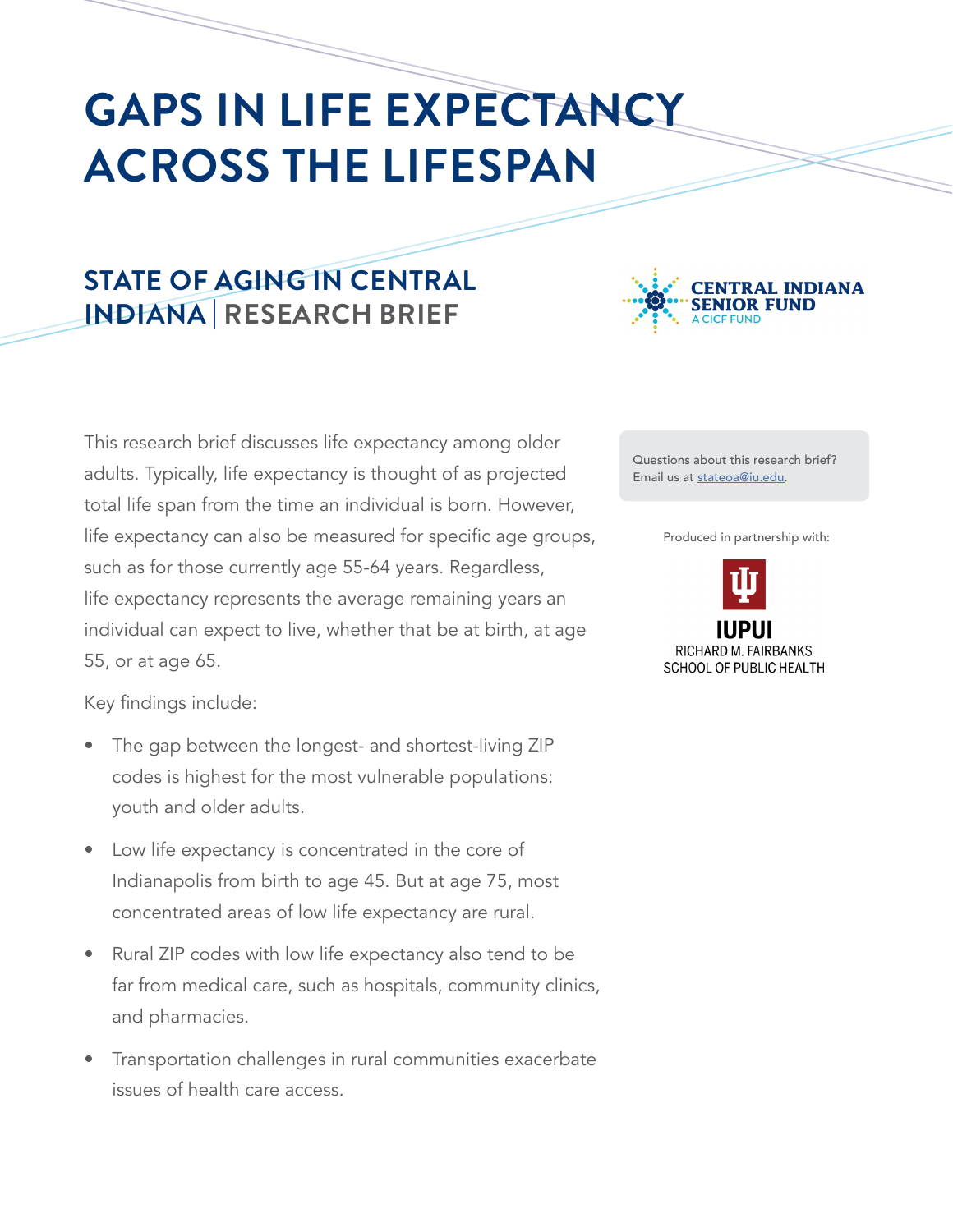There is a 17-year gap in life expectancy between Fishers and Martindale Brightwood, where the average life expectancy is 85 years and 68 years, respectively.1 This inequitable gap persists for our most vulnerable populations: children and older adults. However, the places where this life expectancy gap is worse vary for these age groups. In this article we explore the life expectancy gap across age groups and the upstream causes of that gap for older adults.



## HOW TO INTERPRET THIS CHART

This chart shows how life expectancy changes over time and varies by ZIP codes. Each bar represents life expectancy for people that have reached a particular age, from birth to age 85. The dark blue dot is the average life expectancy in the lowest ZIP code. The middle dot is the average life expectancy in the middle (or median) ZIP code, and the white dot is the average life expectancy in the highest ZIP code. Note that the highest and lowest ZIP codes are not necessarily the same for each age group.

## WHAT WE CAN LEARN FROM THIS CHART

Each additional year an individual survives increases their *expected* lifespan. For young people, this trend is most pronounced for ZIP codes with low life expectancy. (The dark blue dots show more increase than the white dots.) The "floor" for life expectancy seems to increase quickly, indicating that death in childhood has a big impact on ZIP codes with low life expectancy.

Beginning at age 55, life expectancy begins to increase across the entire range of ZIP codes. (Dark blue and white dots all show increases.) In fact, because the high end of the range increases so quickly, the life expectancy gap begins to grow.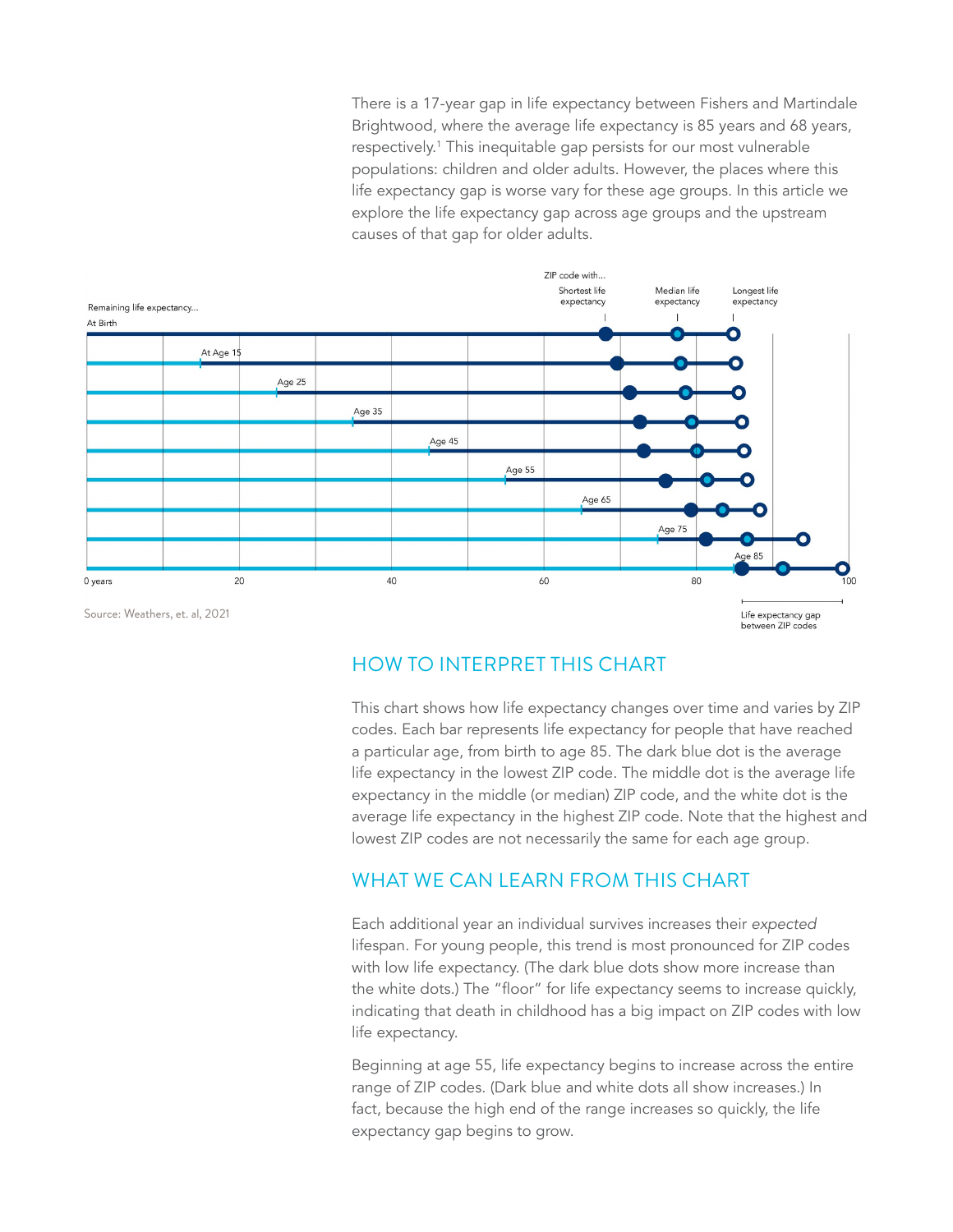

## COMPARING THE LIFE EXPECTANCY GAP ACROSS AGES

By reorienting that chart so the lowest life expectancy ZIP codes (dark blue dots) are aligned, we can directly see the life expectancy gap at each age. The gap is at its smallest at age 65 (11.6 years) but grows again to reach 13.9 years at age 85. For someone who survives until 85, they can expect to live an average of one more year in ZIP code 46184, but nearly 15 more years in 46225.

## GEOGRAPHY OF LIFE EXPECTANCY GAP CHANGES ACROSS AGES

At birth, life expectancy is lowest in the urban core of Indianapolis and highest in the northern and western suburbs. High and low life expectancy are very geographically clustered, meaning ZIP codes with similar life expectancies are located near each other in a way that is unlikely to be random. This pattern is consistent through age 45, when clusters of high and low life expectancy are still in the same locations.

The pattern shifts for older adults. For people who survive to age 75, the center of Indianapolis is no longer a cluster of low life expectancy. Instead, those ZIP codes show a mix of high, low, and average life expectancy.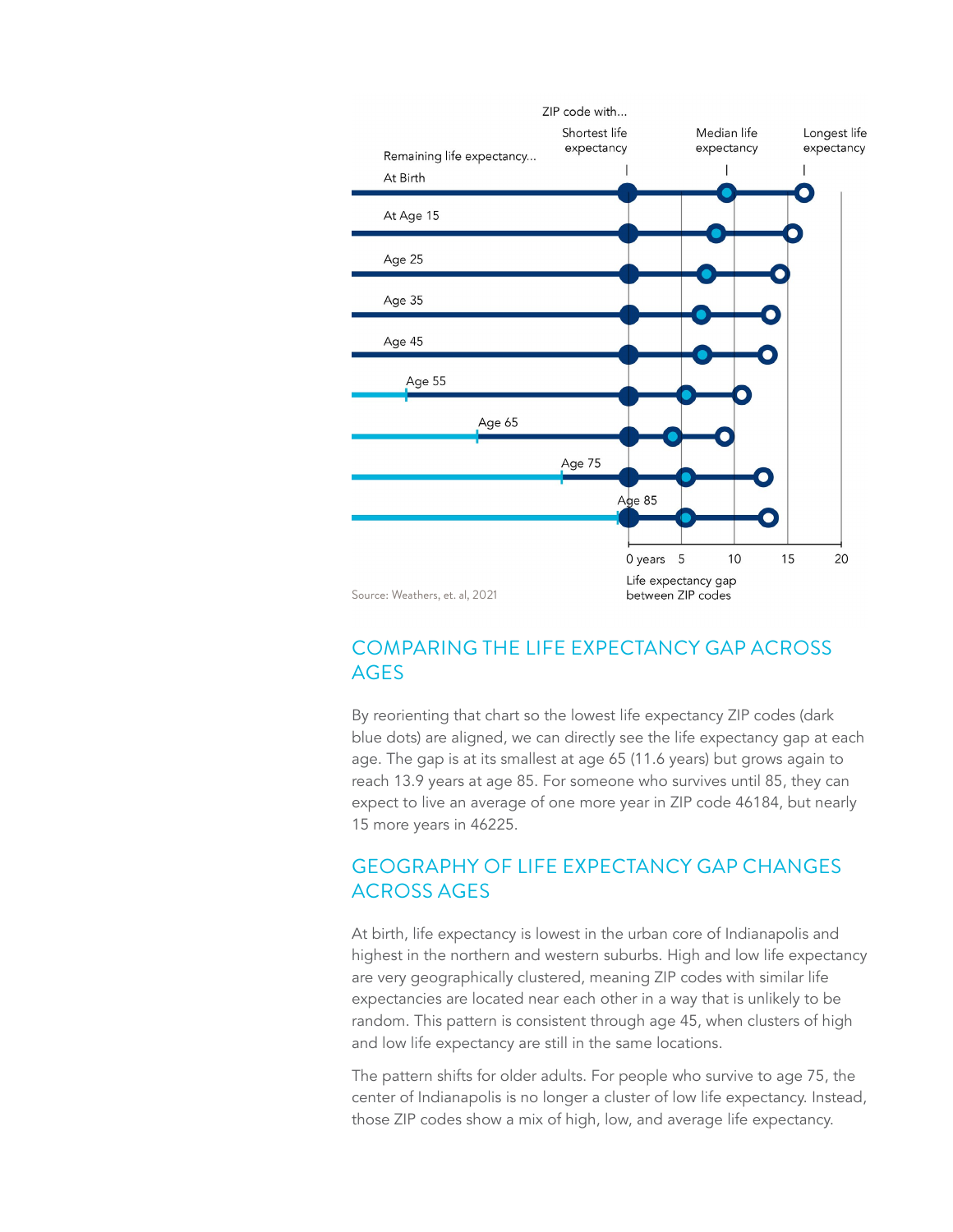## Life expectancy at birth



0

Positive clusters Statistically significant concentrations of high life expectancy

Negative clusters Statistically significant concentrations of low life expectancy



## Life expectancy at age 45

At birth and at age 45, high life expectancy is clustered in Southern Hamilton County and in Hendricks county. Low life expectancy is clustered in the center of Marion County.

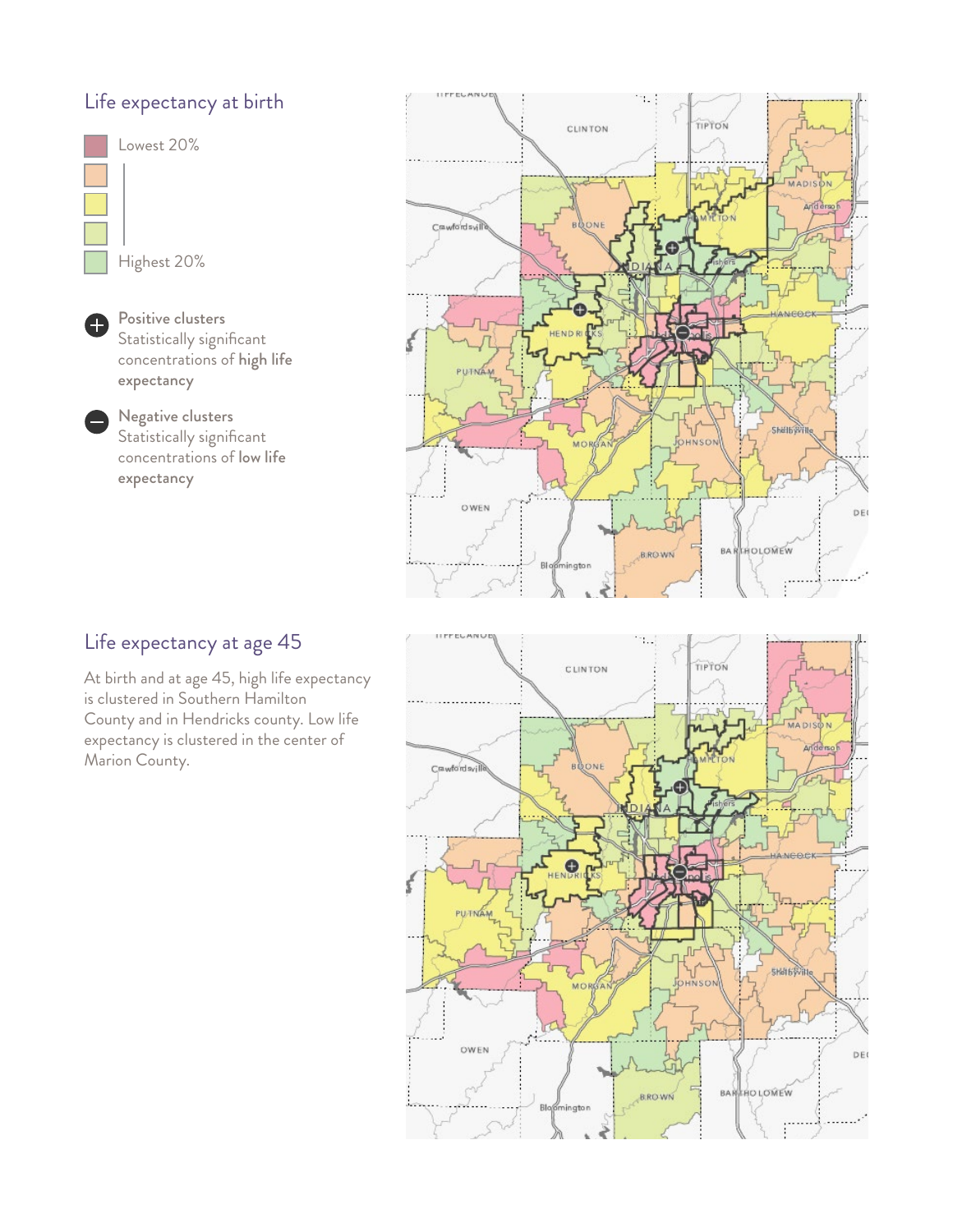## Life expectancy at age 75

At age 75, a concentration of high life expectancy still exists in southern Hamilton County, but now includes northern Marion County. Concentrated low life expectancy is in rural areas at age 75, rather than in the center of Marion County.

## At birth, life expectancy varies between city and suburbs, but not age 75

Average life expectancy for ZIP codes in each development band



■ Life expectancy at birth



Rural ZIP codes in Hendricks and Morgan counties have the lowest life expectancy for 75-year-olds. Clusters of high and low life expectancy are still present at this age but are weaker and closer to random.

Life expectancy at birth shows a clear inequity between inner-city neighborhoods and suburban or rural places, but this pattern does not exist for life expectancy at age 75. The chart above uses development bands to classify ZIP codes by the period in which most of the housing stock was built. This provides useful grades from urban to suburban to rural. For more about this methodology, see *[The Changing Landscape of](https://www.savi.org/feature_report/the-changing-landscape-of-poverty/)  [Poverty.](https://www.savi.org/feature_report/the-changing-landscape-of-poverty/)*

At birth, Pre-War neighborhoods (built before 1940) and Mid-Century neighborhoods (built in the 1940s and 1950s) have markedly lower life expectancy than newer, outlying areas. These urban, suburban, and rural distinctions have no relationship to life expectancy at age 75. In each development band, the average 75-year can expect to live to around 86 or 87 years old.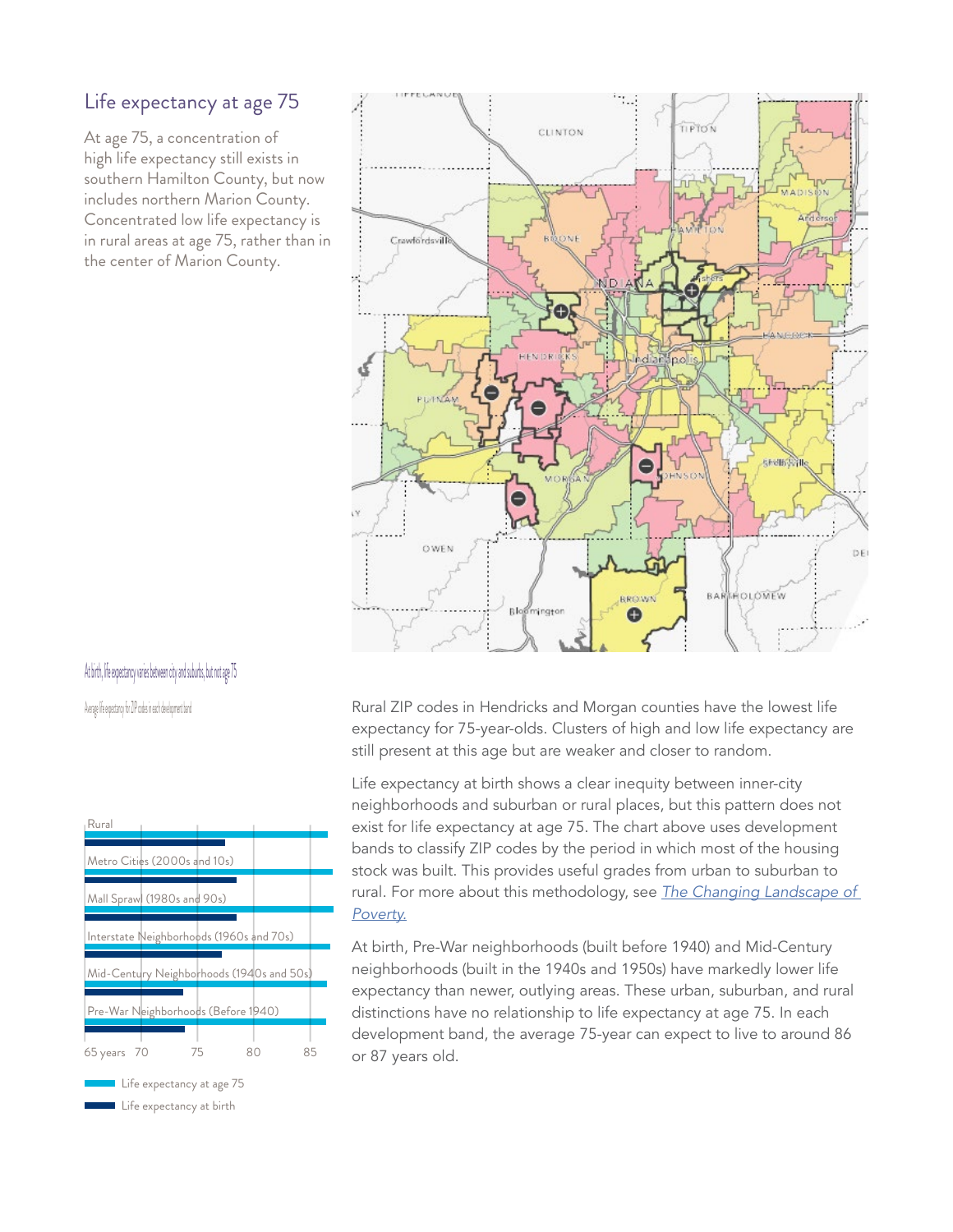## BARRIERS TO LONG LIFE FOR OLDER ADULTS

While neither density nor urban and rural classification are correlated with life expectancy, most of the ZIP codes with the lowest life expectancy for older adults are in rural areas. There are 19 ZIP codes where 75-year-olds' life expectancy is cut short by at least one year compared to the median. 11 of these are rural areas with fewer than 56 housing units per square mile.

Therefore, many older adults face challenges in accessing healthcare. Over 13,000 older adults (age 55+) live in these 11 ZIP codes, and there is only one hospital (Witham Health Services at Anson). The map below shows many of the ZIP codes are significant distance from towns and cities with hospitals. The same is true for clinics and pharmacies.

Transportation to medical appointments can be difficult in these rural areas. Older adults have called the 2-1-1 helpline with transportation needs in many of these ZIP codes. While there are systems in place to assist with these needs (paratransit services for qualified individuals and Medicaid reimbursed travel expenses, for example), there are policy issues that still leave a gap.

One study found that a lack of vehicles like buses and shuttles is a barrier to serving older adults' transportation needs.2 For example, a Hamilton County senior center sees 800 ride requests go unmet each month due to a shortage of vehicles in its fleet.<sup>3</sup> The economics of rural transportation make this problem challenging to solve. Low population makes it difficult for rural areas to generate taxes to support a robust transit system, and low population density makes it inefficient to serve rural areas. Medicaid is an important source of transportation for qualified older adults in need



The densest ZIP codes have more than 456 housing units per square mile. The least dense ZIP codes have fewer than 56 housing units per square miles. Very low life expectancy is less than 10.56 years, the bottom 20% of ZIP codes. In these places, a 75-year-old's life is cut short by one to five years compared to the median ZIP code.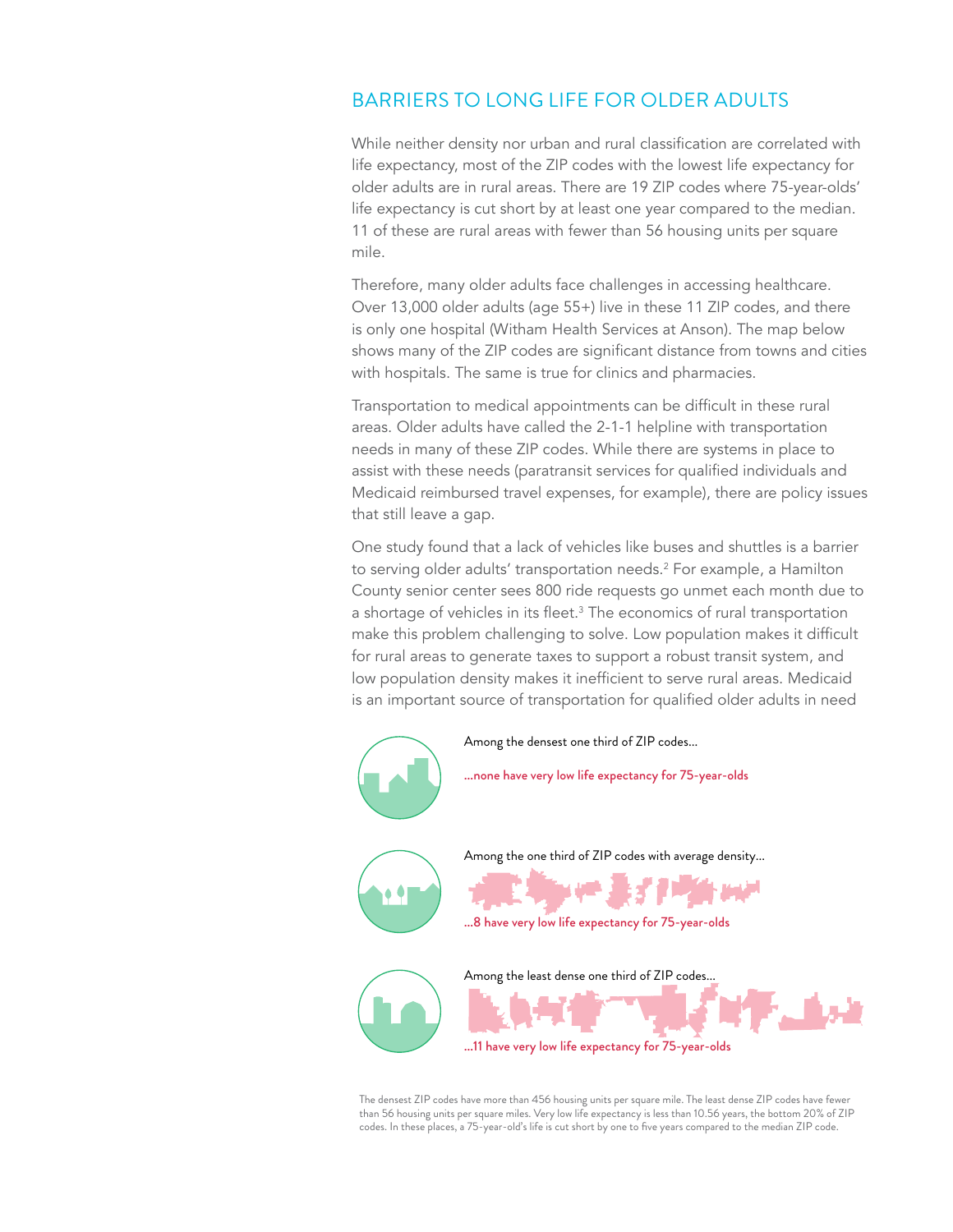

Hospital locations relative to rural ZIP codes with low life expectancy at age 75



Pharmacy locations relative to rural ZIP codes with low life expectancy at age 75



Clinic locations relative to rural ZIP codes with low life expectancy at age 75



[Click here](https://profiles.savi.org/sharabledashboard.html?boundaryId=4034143) or scan this code to explore these ZIP codes in SAVI Community Profiles. of medical transportation. However, Medicaid only reimburses travel that occurs when the patient is in the vehicle. This policy can hurt the overall operating costs of rural transportation providers, as they often must drive more unreimbursed miles to pick up a passenger due to larger distances between businesses and residences in rural areas.<sup>4</sup>

## FURTHER RESEARCH INTO LIFE EXPECTANCY GAPS FOR OLDER ADULTS

The conditions that explain life expectancy at birth are not effective at explaining life expectancy at age 75. There is no correlation between a ZIP code's life expectancy at age 75 and poverty levels, social vulnerability measures, and education level. In fact, there is only a moderate correlation between life expectancy at birth and life expectancy at age 75.

To understand how to address life expectancy gaps, we need to understand what conditions might explain or cause different outcomes in different places. It may be that in rural areas, ZIP codes are not the most useful geography for understanding special differences in life expectancy. Rural ZIP codes are large and can contain varied places: small towns, agricultural areas, low-cost housing, expensive estate subdivisions, and more. When the places of disparate socioeconomic character are averaged together into one ZIP code measure, it may obscure important trends. Personal characteristics, conditions, and behaviors become important in understanding life expectancy.

However, the results of this analysis indicate that geography still plays an important role in life expectancy for older adults. At age 75, areas of low life expectancy tend to cluster together. Further analysis of a broader set of socioeconomic, demographic, and access measure may surface some unexpected correlates of life expectancy.

It should be noted that, when examining life expectancy for age 75, we are looking only at a subset of the population that has survived to age 75. It is likely that this population differs from the overall population. In a ZIP code like 46218, where the average life expectancy is 68 years old, fewer individuals survive to age 75 than in other ZIP codes. These residents may differ substantially from the overall population in terms of health conditions and behaviors.